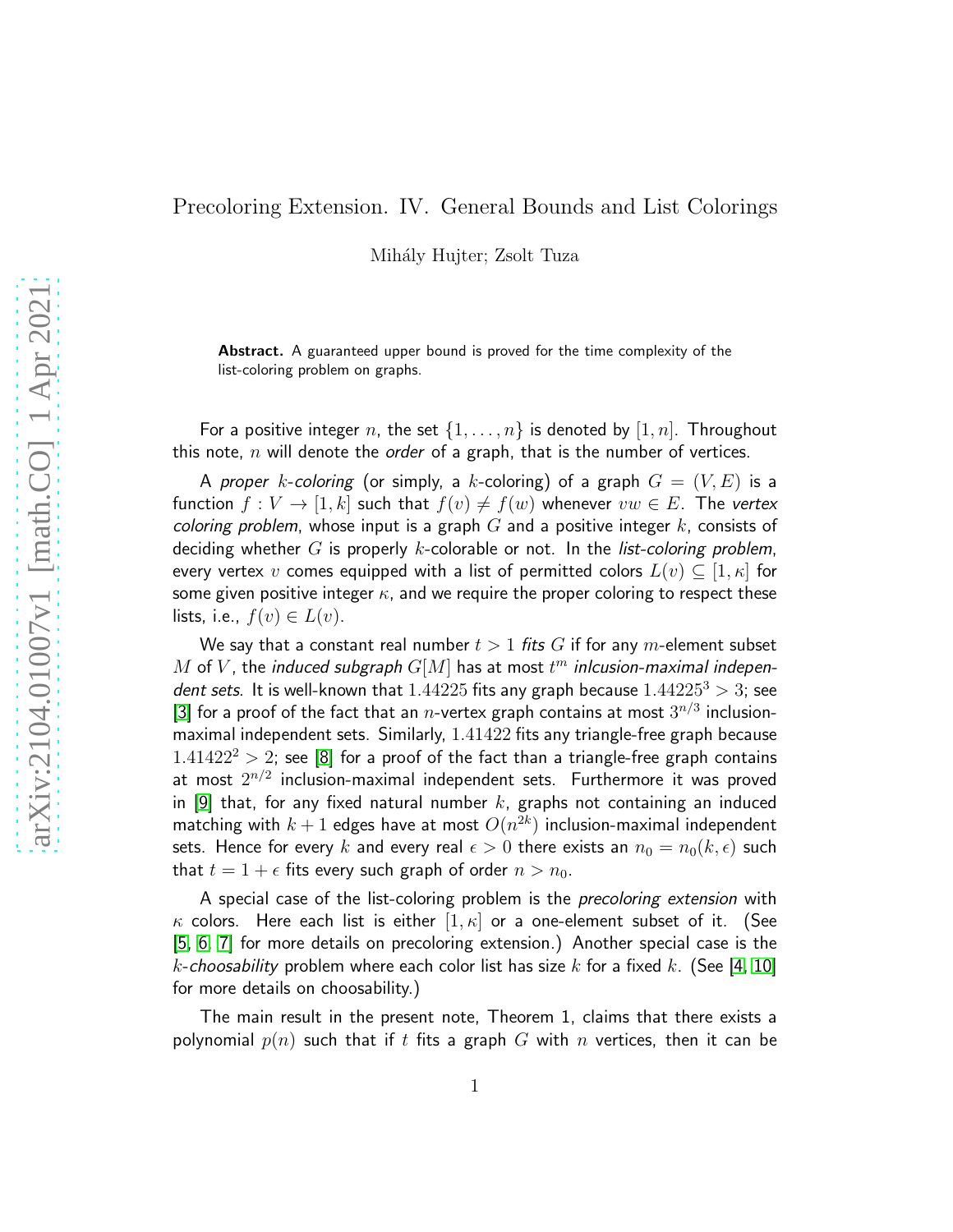decided in  $p(n) \cdot (1+t)^n + O(\kappa n)$  time whether  $G$  is properly list-colorable or not. (Here the polynomial p is independent of t, and the  $O(\kappa n)$  term is irrelevant except for reading an input with rather long vertex lists.) In case of a positive answer, we will construct a proper list-coloring needing no extra time. We will extend the methods and results of Lawler [\[1\]](#page-4-8).

Given a graph  $G = (V, E)$  on *n* vertices, we fix a permutation of the nonempty subsets of V for which  $W, U \subseteq V$  and  $|W| > |U|$  imply that W is before U in the fixed permutation. For any nonempty  $W \subseteq V$  let  $\langle W \rangle$  denote the position of W in the fixed permutation. As a special case,  $\langle V \rangle = 1$ , and  $|W| = 1$  $n-1$  implies that  $\langle W \rangle \in \{2, 3, ..., n + 1\}$ , furthermore  $|W| = 1$  implies that  $\langle W \rangle \in \{2^n - n, 2^n - n + 1, ..., 2^n - 1\}$ . We will consider a zero-one sequence  $(a_m)$ ,  $m = 1, 2, ..., 2<sup>n</sup> - 1$ . We say that the sequence has the partial increasing property (PIP, for schort) if  $W \supset U$  implies  $a_{\langle W \rangle} \le a_{\langle U \rangle}$ . In words, if  $W$  is before U in the permutation and if  $a_{\langle W \rangle} = 1$ , then  $a_{\langle U \rangle} = 1$  holds by pip.

Initially, the sequence  $(a_m)$ ,  $m = 1, 2, ..., 2^n-1$  will be set as the *characteristic* sequence of the independent sets in G. In other words,  $a_{\langle W \rangle} = 1$  holds if and only if the induced subgraph  $G[W]$  is edgeless. Later some zero values in the sequence will be changed to one; however, the pip will be managed.

Clearly, list-colorability can be reformulated as follows: The vertex set  $V$  can be partitioned into independent set *color classes*  $V_1, \ldots, V_{\kappa}$  such that for each  $j \in [1, \kappa]$  and for each  $v \in V_j$  the relation  $j \in L(v)$  holds. Here we allow the empty set to occur among  $V_1, \ldots, V_{\kappa}$  any number of times.

For each  $j \in [1, \kappa]$  and for each  $v \in V$  we define  $L^j(v)$  as  $L(v) \cap [1, j]$ . Clearly  $L^1(v) \subseteq \ldots \subseteq L^{\kappa}(v) = L(v)$ .

For each  $j \in [1, \kappa]$  we will consider the  $j^{\text{th}}$  version of the list-coloring problem, denoted by  $\mathcal{LC}^j$  for all induced subgraphs  $G[W]$  by considering the lists  $L^j(v).$ Note that  $\mathcal{LC}^1$  is trivial since  $G[W]$  is list-colorable (with respect to the lists  $L^j(v)$ ,  $w \in W$ ) if and only if, on the one hand,  $W$  is an independent set in G, and on the other hand,  $1 \in L(w)$  for all  $w \in W$ . Starting from the list I of all inclusion-maximal independent sets of  $G = (V, E)$ , the sequence  $(a_m)$ ,  $m = 1, 2, ..., 2<sup>n</sup> - 1$  can be computed as follows:

- 1. Let all  $a_m$  get the value 0.
- 2. For each  $I \in \mathcal{I}$ , consider

$$
I^{(1)} = \{ v \in I : 1 \in L(v) \}
$$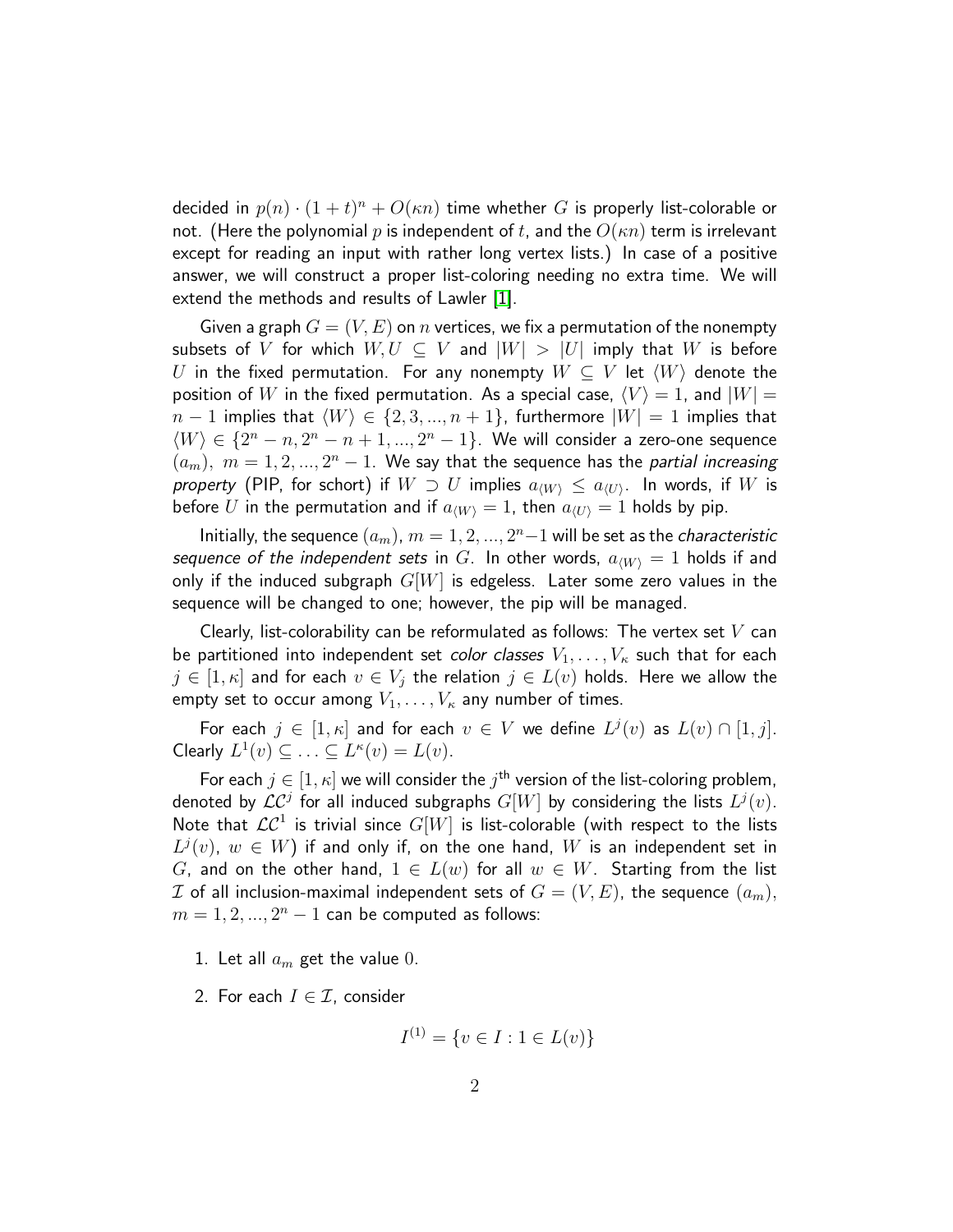and set  $a_{\langle I^{(1)}\rangle} = 1$ .

3. Manage the above mentioned PIP of the sequence  $(a_m)$ .

For this purpose we go forward in the sequence and for any  $a_{\langle W \rangle} = 1$  and for any  $w \in W$  we set  $a_{\langle W-w \rangle} = 1$ . (Here  $W - w$  simply denotes  $W \setminus \{w\}$ .)

Lemma 1. After performing the above three steps, the final values in the sequence  $(a_{\langle W \rangle})$  give the true answer for the list-coloring problem for each  $G[W]$ with respect to the lists  $L^1(v).$  This means that  $a_{\langle W \rangle} = 1$  holds if and only if  $G[W]$  is list-colorable with respect to the lists  $L^1(v),\,v\in W.$ 

*Proof.* For any inclusion-maximal vertex set  $I$ , in step 2 the sequence element  $a_{\langle I \rangle}$  gets value 1, and in step 3, for any other independent set  $W$ , the final value of  $a_{\langle W \rangle}$  will also be 1.

Now for any fixed  $j = 2, 3, ..., \kappa$ , we will recursively solve the list-colorabilty problem  $\mathcal{LC}^j$  for all  $G[W]$  by using the lists consisting of the sets

$$
I^{(j)} = \{ v \in I : j \in L(v) \}
$$

obtained from all inclusion-maximal independent sets I in G. For a fixed  $j \in$  $\{2,3,...,\kappa\}$ , we assume that the problem  $\mathcal{LC}^{j-1}$  is completely solved, and the result is properly recorded in the sequence  $(a_m),\;m=1,2,...,2^n-1,$  that is for any  $G[W]$  this induced subgraph is list-colorable with respect to the color lists  $L^{j-1}(v)$ ,  $v \in W$ , if and only if  $a_{\langle W \rangle} = 1$ .

**Lemma 2.** The graph  $G = (V, E)$  is list-colorable with respect to the color lists  $L^j(v),\ v\in V,$  if and only if there is at least one independent set  $I^{(j)}$  for which either  $I^{(j)}=V$  or  $a_{\langle V\setminus I^{(j)}\rangle}=1$  holds as a result of the  $\mathcal{LC}^{j-1}$  problem.

*Proof.* If  $I^{(j)} = V$ , then G is clearly list-colorable since  $f(v) = j$  suffices for all  $v\in V.$  If there is an  $I^{(j)}\neq V$  for which  $a_{\langle V\diagdown I^{(j)}\rangle}=1$  holds, then any listcoloring  $f$  of  $G[V\diagdown I^{(j)}]$  with respect to the lists  $L^{j-1}(v),\,v\in V\diagdown I^{(j)},$  is clearly extendible to obtain a list-coloring of  $G$  by defining  $f(v) = j$  for all  $v \in I^{(j)}.$  On the other hand, in any list-coloring  $f$  of  $G$  with respect to the lists  $L^j(v),\ v\in V$ , the vertices v with  $f(v) = j$ , must form an independent set J, and this J must be contained in at least one  $I^{(j)}$ , and now the restriction of  $f$  onto  $V\diagdown I^{(j)}$  gives us a list-coloring of  $G[V\diagdown I^{(j)}]$  with respect to the lists  $L^{j-1}(v),\,v\in V\diagdown I^{(j)}.$  ■

Now Lemma 2 shows how we can solve the  $\mathcal{LC}^j$  problem for  $G.$  Similarly we can solve the  $\mathcal{LC}^j$  problem for any induced subgraph  $G[W]$ . Here we can use the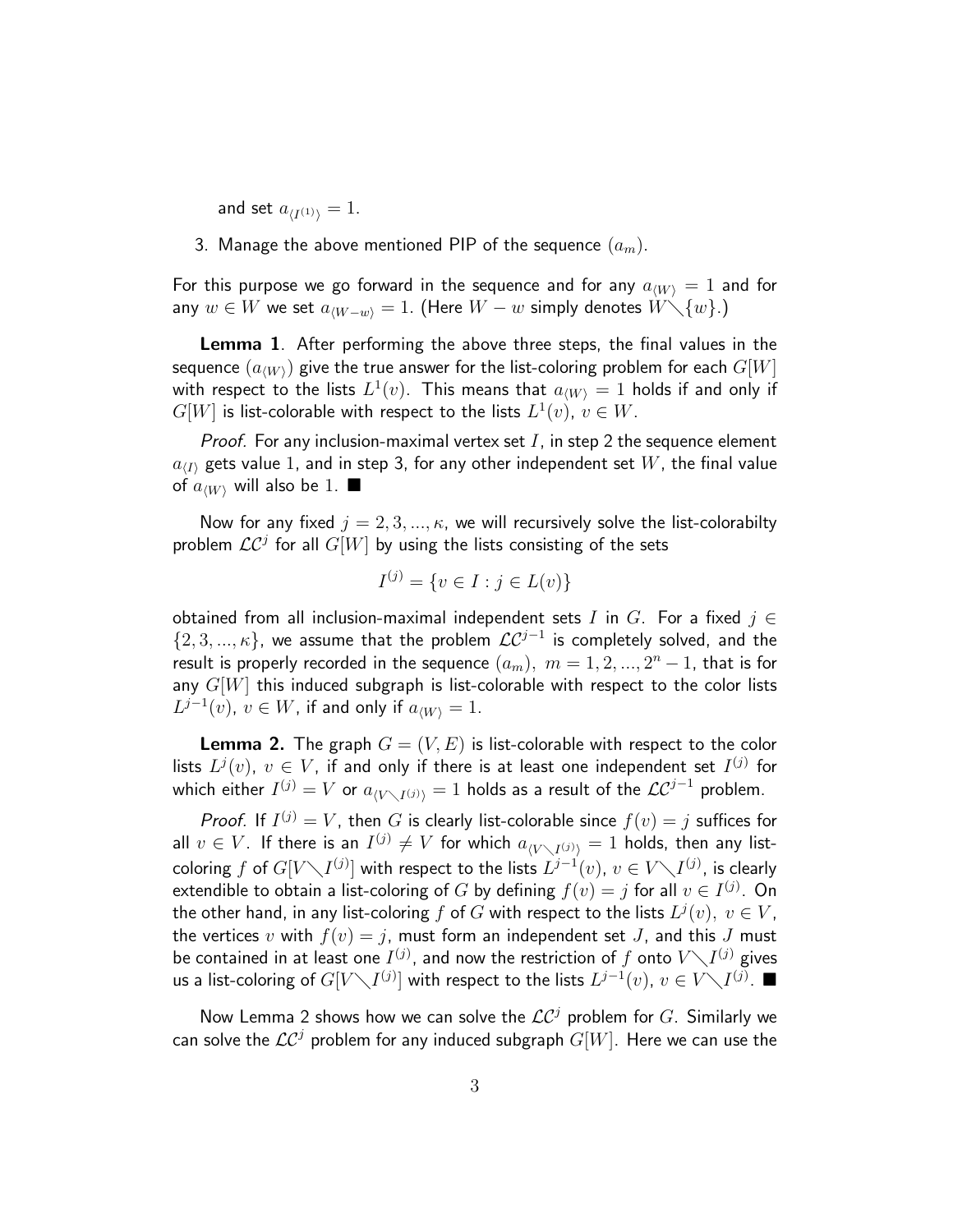same sequence  $(a_m),\;m=1,2,...,2^n-1.$  For each  $W$  we scan the sets  $I^{(j)}$  for all inclusion-maximal independent sets  $I$  in  $G[W]$ , and update  $a_{\langle W \rangle}$  from  $0$  to  $1$ if  $a_{\langle W\setminus I^{(j)}\rangle}=1$  holds in the sequence after round  $j-1.$  In this procedure PIP ensures that the elements  $a_{\langle U \rangle}$  may be updated only when they are not needed anymore for updates of any other elements.

If t fits G, then the total number of steps is not larger than  $p(n)$  times the following number, where  $p(n)$  is a polynomial independent of G and independent of  $t$ , too:

$$
\sum_{W\neq\emptyset}\left({}^{\ n}_{|W|}\right)t^{|W|}
$$

By the binomial theorem, the above sum is  $(1 + t)^n - 1$ . In summary, we obtain the following theorem.

**Theorem 1.** There exists a polynomial p for which if t fits  $G$ , an n-vertex graph, then all the problems  $\mathcal{LC}^{j}$ ,  $j=1,2,...,\kappa$  can be solved in

$$
p(n) \cdot (1+t)^n + O(\kappa n)
$$

time.

Proof. While reading the input, we put aside all vertices whose lists have length at least  $n$ . Once the rest of the graph is properly list-colored, the vertices with long lists can be colored in an obvious greedy way. For this reason we can assume from now on that  $\kappa < n$  holds.

It is proved in [\[2\]](#page-4-9) that if a graph on n vertices has N inclusion-maximal independent sets, then those  $N$  sets can be listed in  $O(n^3N)$  time. We apply this method  $\kappa$  times for all induced subgraphs  $G[W]$ . The input graph G is list colorable if and only if  $a_{\langle V \rangle} = 1$  holds after round  $\kappa$ . Thus there exists a suitable polynomial  $p(n) = O(n^4)$ .  $\blacksquare$ 

If, in case of list-colorability, we want to output a proper list-coloring  $f$ :  $V$   $\rightarrow$   $[1,\kappa]$ , we simply have to memorize an independent set  $I^{(\kappa)}$  for which  $G[V\diagdown I^{(k)}]$  is list-colorable with respect to the lists  $L^{\kappa-1}(v),\ v\in V\diagdown I^{(\kappa)},$  and for any  $w\in I^{(\kappa)}$  we can set  $f(w)=\kappa.$  Then we decrease the value of  $\kappa$  by one, and we repeat the procedure for the decreased graph instead of the old one, and for the new  $LC^{\kappa}$  problem instead of the old  $LC^{\kappa}$  problem. And so on.